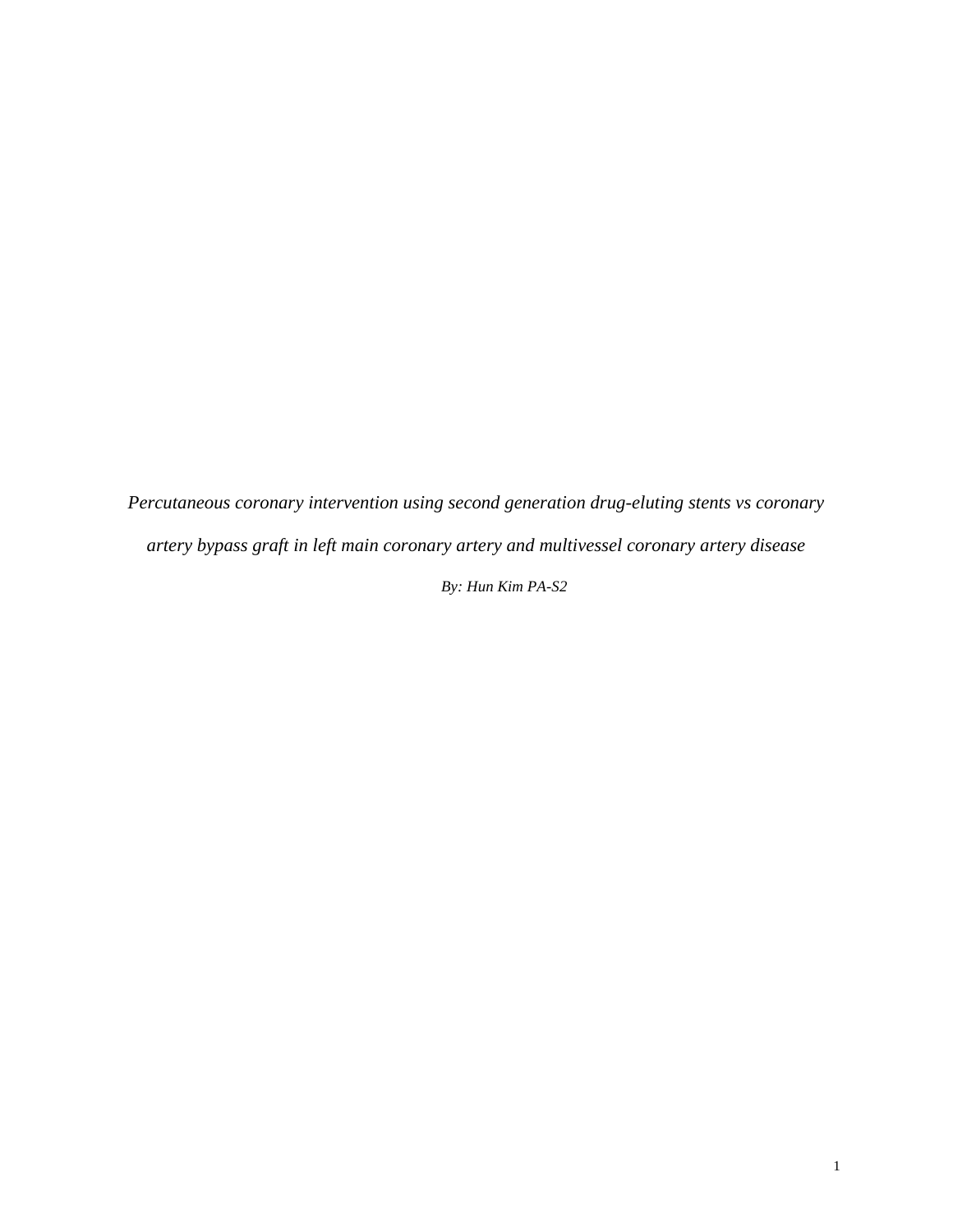Heart disease remains the leading cause of death in both men and women globally as per the CDC - with coronary artery disease (CAD) being the most common type of heart disease. Coronary artery disease (CAD) is responsible for killing 360,900 people in 2019 with 18.2 million adults above the age of 20 currently diagnosed in the United States.<sup>1</sup> However, mortality rates secondary to CAD have reduced an approximate 30% over the past 20 years due to various factors including earlier identification, increased awareness/education and improved medical therapy/technology.<sup>2</sup>

Although medication therapy is a commonly used treatment option for patients with CAD, especially for those diagnosed with stable coronary artery disease (SCAD), percutaneous coronary intervention (PCI) and coronary artery bypass graft (CABG) have both been proven as the superior option in reducing angina frequency, increasing exercise capacity and improving quality of life based on short and long term follow-up studies.<sup>3</sup> One study concluded that when comparing primary end-point events which included composite of death, myocardial infarction or urgent revascularization, PCI was almost three times safer than medication therapy alone (4.3% PCI vs 12.7% medical-therapy). The safety of PCI was also attributed to a lower rate of revascularization in the PCI group with a hazard ratio of 1.6% compared to 11.1% in the medical-therapy group.<sup>4</sup> A follow up study was additionally able to demonstrate that within a three year timeframe, PCI was the more economically attractive option when compared with medication therapy alone.<sup>5</sup>

Studies that have compared medical-therapy to CABG are even more convincing; metaanalyses of seven RCTs comparing CABG to medical-therapy alone showed significantly lower all-cause mortality. A group that had undergone 5 years of medical therapy was found to have an all-cause mortality rate of 15.8%, compared to the all-cause mortality rate of 10.2% of the

2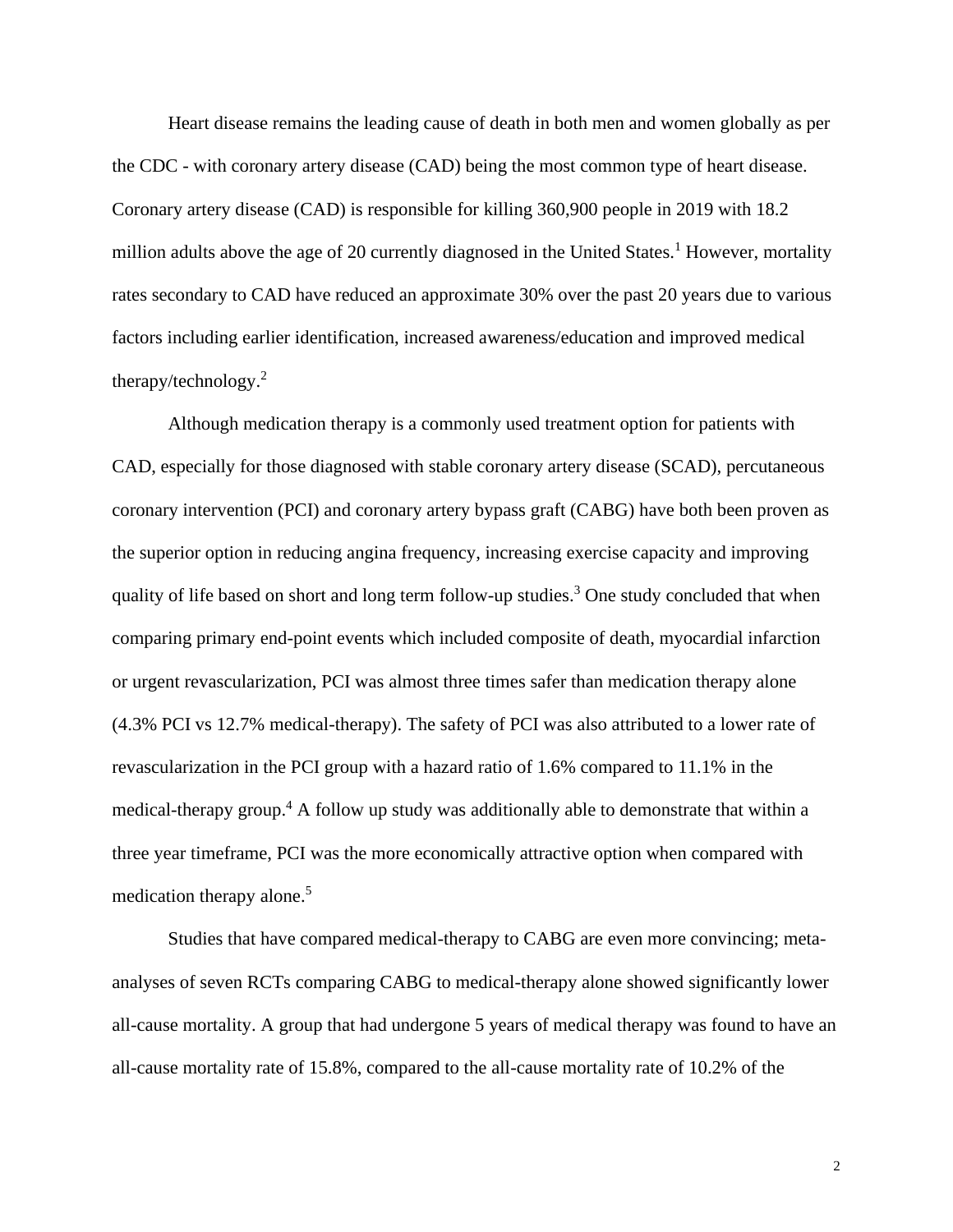CABG group. Similar trends were also found in groups that had experienced 7 and 10 years of medical therapy, coinciding with all-cause mortality rates of 21.7% and 30.5% respectively, versus the CABG group's 15.8% and 30.5% all-cause mortality rate. Additionally, the CABG group had a significantly lower all-cause mortality percentage of 10.2% vs the 15.8% of medical therapy at 5 years, 15.8% vs 21.7% at 7 years and 26.4% vs 30.5% at 10 years.<sup>6</sup>

The comparison of efficacy and end-point values between PCI and CABG is more complex. PCI was originally introduced in 1977 as a single vessel revascularization procedure and historically could not compete against CABG as the gold standard of treatment for patients with LMCA or three-vessel CAD.<sup>7</sup> Most major studies that compared PCI to CABG amongst this population group demonstrated better outcomes for CABG, but many of these studies used older generations of stents as the comparative benchmark.

Stent technology has developed significantly over the past four decades, since initial PCI treatment involved the use of bare-metal stents (BMS) without any drug-eluting properties. With these improvements in technology as outlined in **Figure 1**, use of PCI has been progressively increasing for the treatment of more complex lesions. Everolimus, Biolimus and Zotarolimus eluting stents were introduced in 2008 have since replaced Paclitaxel and Sirolimus eluting stents (the first generation of drug-eluting stents), demonstrating lower rates of revascularization and stent thrombosis.<sup>7</sup> Interestingly, a large meta-analysis from 2014 that included 100 RCTs and 93,553 patients demonstrated that early-generation DES (drug-eluting stents), BMS and balloon angioplasty was unable to achieve superiority over medication-therapy alone whereas newer generation DES (Everolimus, Zotarolimus) were associated with improved survival rates.<sup>8</sup> Although this resurfaces the historical debate between early iterations of PCI and medication therapy, the focus of this article is to refresh readers on the decision making process behind PCI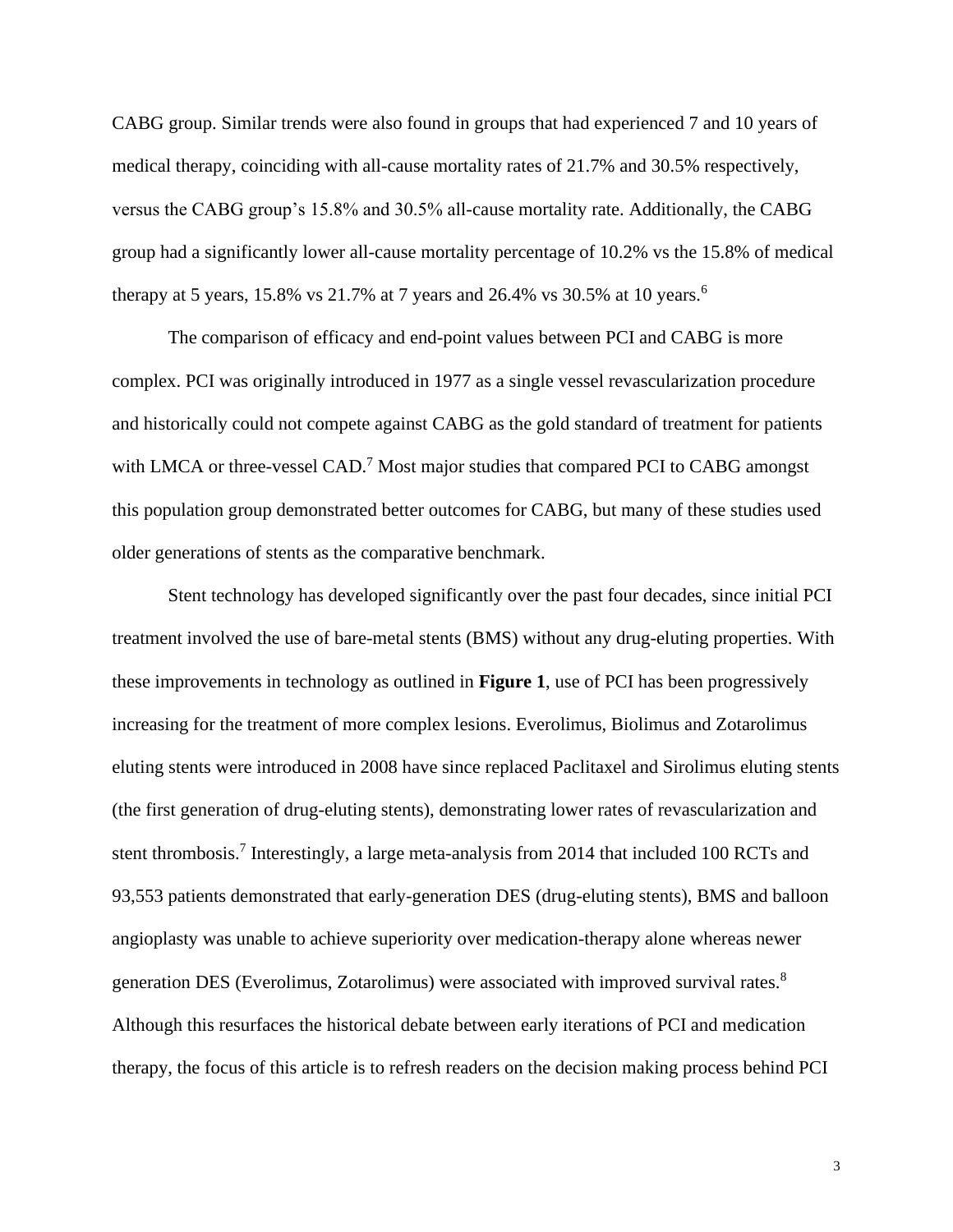and CABG for patients and to determine whether the newer generation DES are capable of challenging CABG for the gold standard of surgical therapy in patients with LMCA and threevessel CAD. It is worth noting that the delay in this comparison, given that 2nd generation DES was introduced in 2008, is due to the long-term follow-up studies that are required to obtain data that will achieve clinical applicability.



#### **Figure 1.** History of PCI evolution

Reproduced with permission from Canfield J and Totary-Jain H., 40 years of Percutaneous Coronary Intervention: History and Future Directions; https://www.ncbi.nlm.nih.gov/pmc/articles/PMC6313463/

## **SYNTAX Score**

Before comparing the two procedures, it is important to understand the standard process

of decision making behind choosing PCI and CABG. The most recent ESC/EACTS guideline for

myocardial revascularization recommends using the SYNTAX score to determine the anatomical

complexity of the lesion before choosing between PCI and CABG.<sup>9</sup> SYNTAX score, or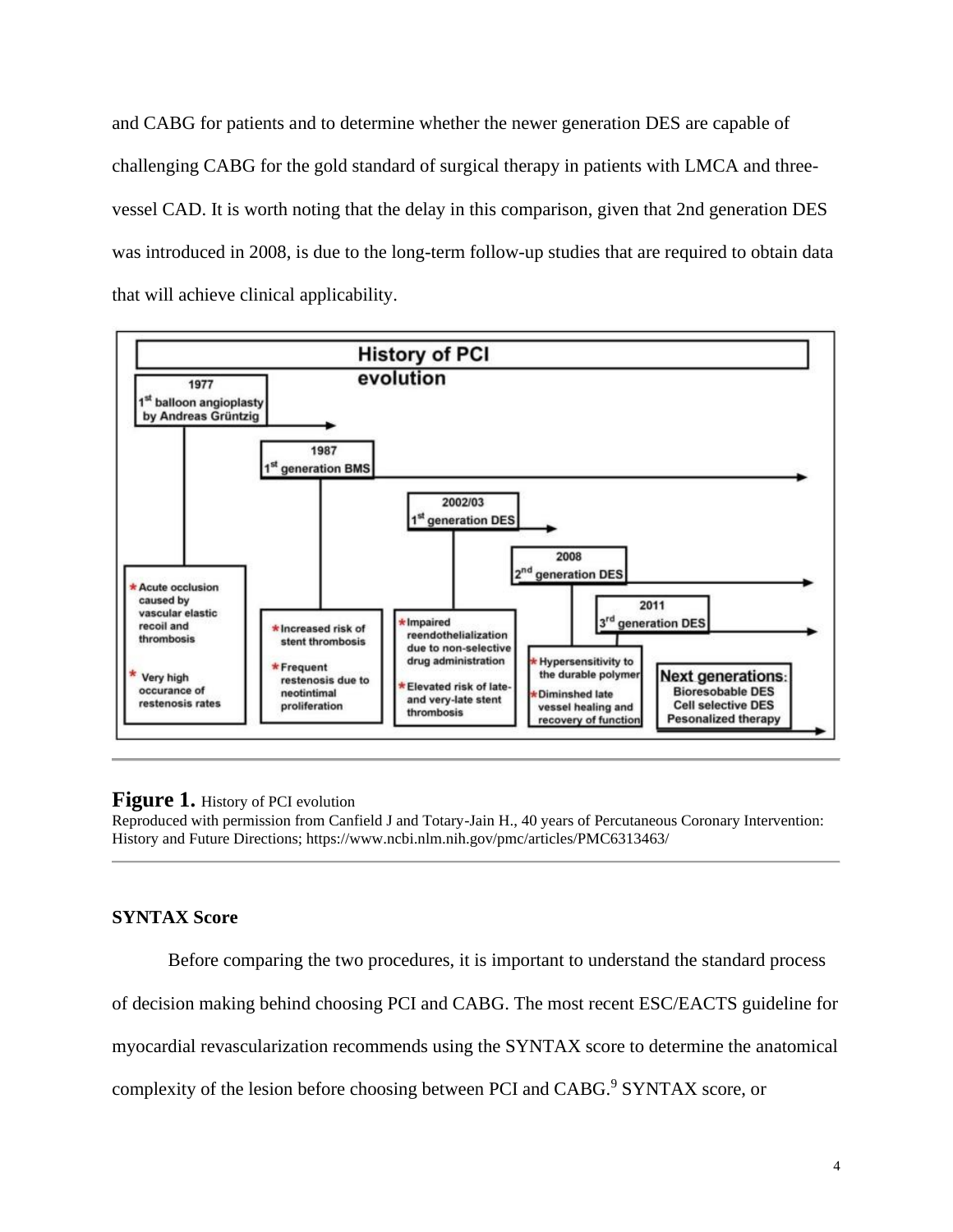"Synergy between PCI with Taxus and Cardiac Surgery" score, is an angiographic scoring tool created to determine the anatomical complexity of CAD, including variables such as dominance (left or right), number of lesions, segments involved per lesion, total occlusion, trifurcation, bifurcation, aorto-ostial lesion, severe tortuosity, length >20mm, heavy calcification, thrombus and diffuse disease/small vessels.<sup>10</sup> This calculation tool was then used in a validation RCT to compare outcomes between paclitaxel-eluting stents to CABG in patients with LMCA and/or three-vessel disease. The study determined that higher SYNTAX scores were associated with a higher 1-year rate of major cardiac and cerebrovascular events in 903 patients who underwent PCI when compared with CABG. The study found no correlation in cardiac and cardiovascular risk to SYNTAX scores in patients that underwent CABG.<sup>11</sup> The range of values in this study were then stratified in a follow-up study, with each group representing a prediction value for a major cardiac event following PCI. Low risk was defined as <16 points, intermediate risk as 16- 22 points and high risk as  $>$ 22 points, as shown in Table 1.<sup>12</sup> Overall, the study suggests that patients with either LMCA or three-vessel disease and/or fall under the high-risk category using the SYNTAX calculator would find most benefit with undergoing CABG over PCI due to this increased risk. However, as mentioned previously, this study explicitly focuses on patients that received paclitaxel eluting stents, which have since been replaced with everolimus, zotarolimus or biolimus eluting stents as the standard of care.

|                     | Table 1: Major adverse cardiac events following PCI at 14 months (median time) |
|---------------------|--------------------------------------------------------------------------------|
| <b>Syntax Score</b> | Major adverse cardiac event rate                                               |
| Low; $\leq 16$      | 7.5%                                                                           |
| Intermediate; 16-22 | 9.9%                                                                           |
| High; $>22$         | 21.6%                                                                          |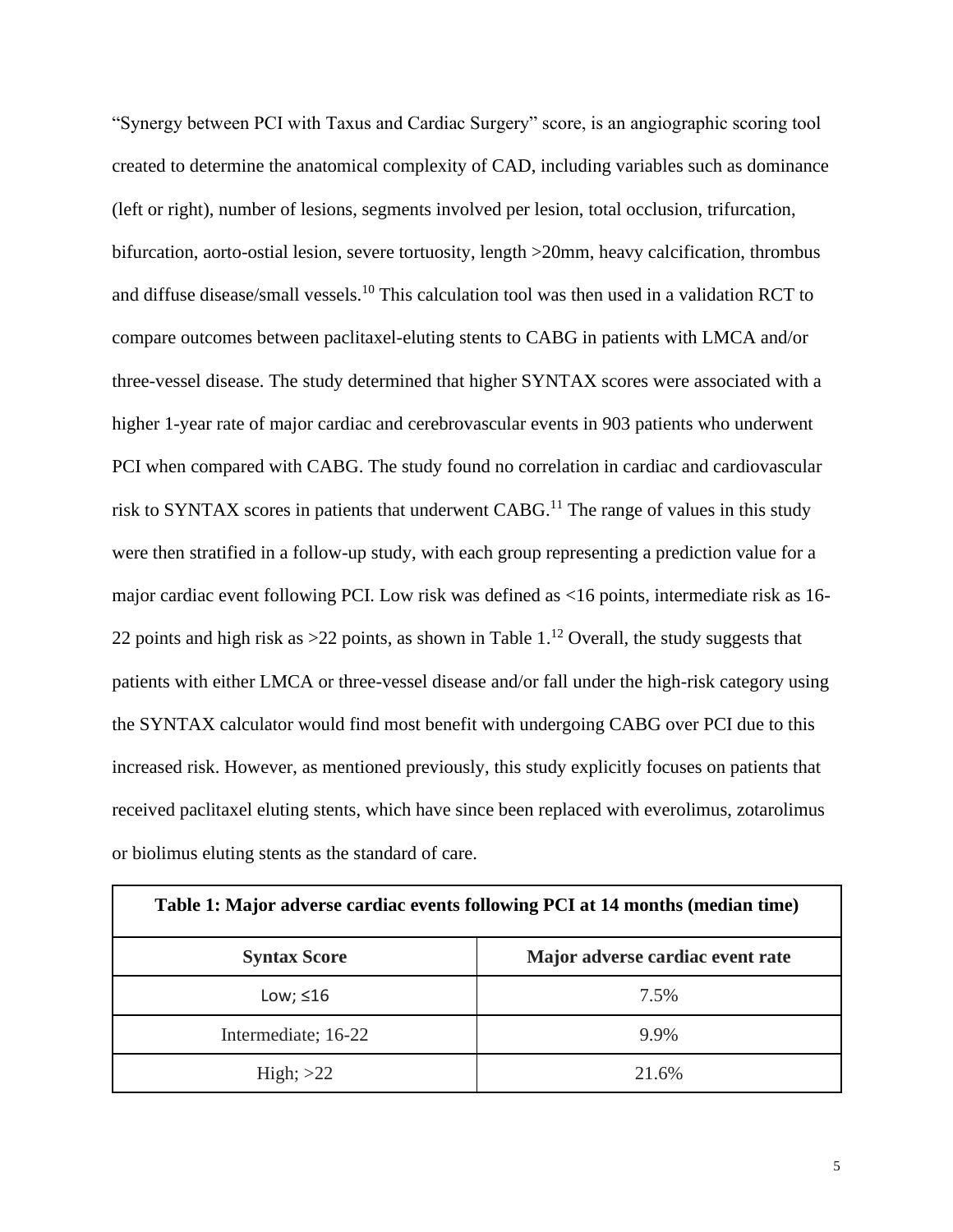#### **Three-Vessel Disease:**

The subgroup analysis of the SYNTAX trial for patients with three-vessel disease showed that 19.2% of patients that underwent PCI with paclitaxel-eluting stents had a cardiac or cerebrovascular event after 12 months, as opposed to the 11.5% in the CABG group. The percentage of repeat revascularizations was also noteworthy; 14.6% of patients in the PCI group needed to undergo revascularization versus 5.5% of the CABG group requiring revascularization.. The rate of all-cause mortality was similar between the two groups, but did not reach statistical significance (8.0% PCI and 6.6% CABG).<sup>11</sup> Another study that was released later that year supported this finding - three-year follow up of 3720 patients from a single institution concluded that patients who received either sirolimus or paclitaxel eluting stents had significantly higher rates of revascularization (17.6% PCI and 4.2% CABG), myocardial infarction (HR: 1.65 in PCI) and all-cause mortality (HR: 1.62 in PCI) than the CABG group at the 36-month mark. Although stroke rates were found to be higher in the CABG group, the study attributed this outcome to the older age demographic in the CABG group with a higher prevalence of peripheral vascular disease.<sup>13</sup> A different study performed in 2008 was able to demonstrate higher survival rates for patients who underwent CABG at 94% v.s. 92.7% PCI (Sirolimus and Paclitaxel) in an 18-month timeframe. Additionally, freedom from myocardial infarction was also superior at 92.1% for CABG and 80.7% for PCI.<sup>14</sup>

In comparison, more recent studies such as the BEST trial conducted a randomized noninferiority trial with 438 patients that were assigned PCI with everolimus-eluting stents (438 PCI, 442 CABG). However, even with the newer generation everolimus eluting stents, the PCI group was unable to demonstrate up to the standards of CABG when comparing primary endpoints at 2 years. Additionally, a pooled data follow-up performed at a median of 4.6 years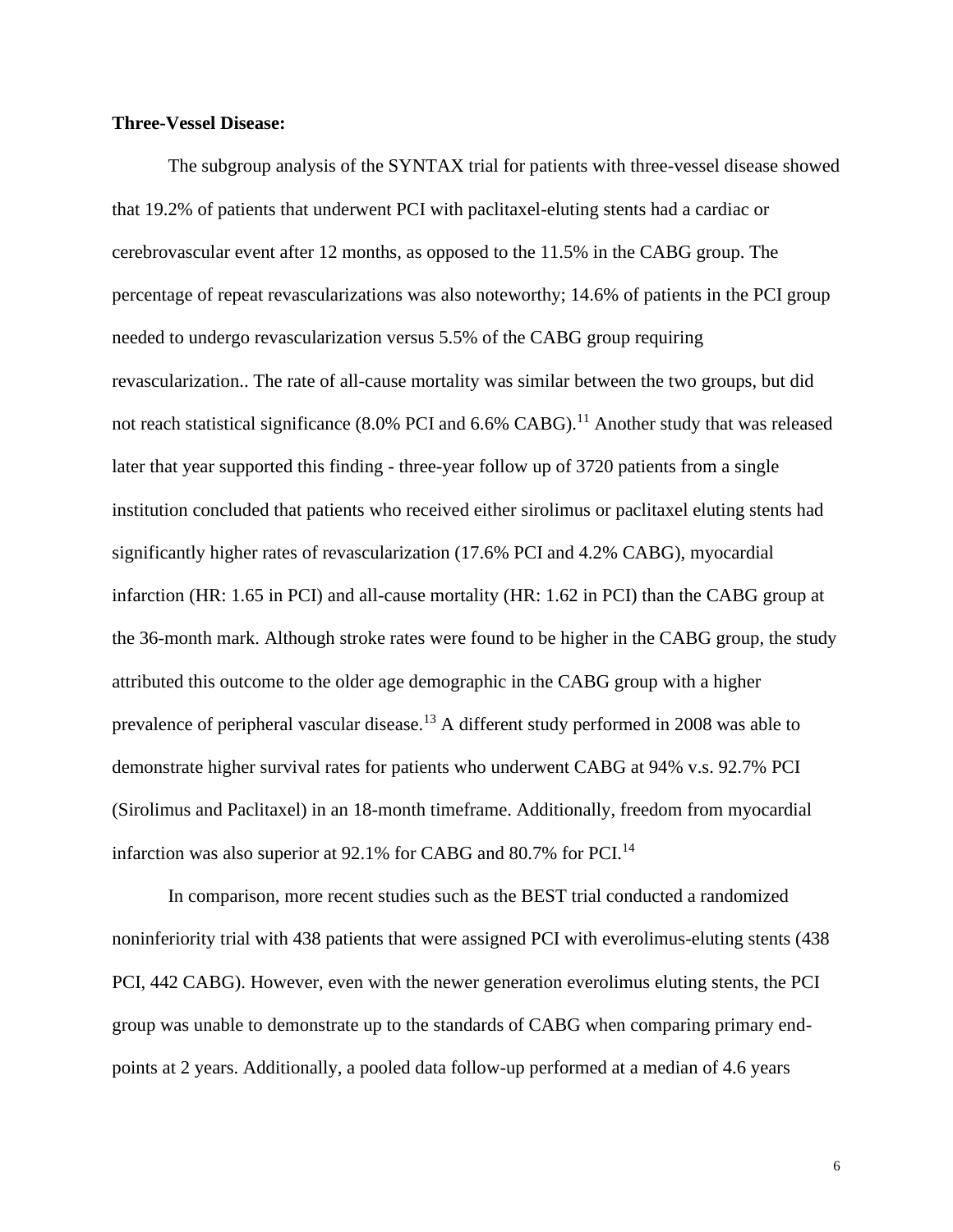showed a significant increase in primary endpoints for the PCI group in regards to death, myocardial infarction and target-vessel revascularization. The PCI group reached a primary endpoint of 11% v.s. 7.9% in the CABG group at 2 years, and 15.3% and 10.6% respectively, in the follow-up study (long-term, unknown length). The study goes further to discuss that in contrast to previous RCTs and meta-analyses that demonstrated higher rates of stroke in the CABG group, the stroke rate in this study was not significantly different between the two groups.<sup>15</sup>

|                              | Table 2: Outcomes in three-vessel disease |                                                                                                                    |
|------------------------------|-------------------------------------------|--------------------------------------------------------------------------------------------------------------------|
| <b>Study</b>                 | <b>Type of DES</b>                        | <b>Overall outcome</b>                                                                                             |
| SYNTAX trial, $200911$       | Paclitaxel                                | Patients that underwent PCI<br>have a higher cardiac or<br>cerebrovascular risk than<br>CABG after 12 months       |
| Li Y et al. $2009^{13}$      | Sirolimus or Paclitaxel                   | PCI had significantly higher<br>rates of revascularization and<br>all-cause mortality than<br>CABG after 36 months |
| Hannan EL et al. $2008^{14}$ | <b>Sirolimus or Paclitaxel</b>            | PCI had lower survival rates<br>than CABG after 18 months                                                          |
| BEST trial, $2015^{15}$      | Everolimus                                | PCI was unable to prove<br>noninferiority based on death,<br>MI, revascularization                                 |

### **Left Main Coronary Artery**

As mentioned above, noninferiority was not achieved within the LMCA cohort in the SYNTAX trial. The rate of revascularization among patients in the PCI group was 11.8% vs 6.5% in the CABG group at 12 months, although there was a higher rate of stroke in the CABG group at 2.7% vs 0.3% in the PCI group. Interestingly, the rate of major adverse cardiac or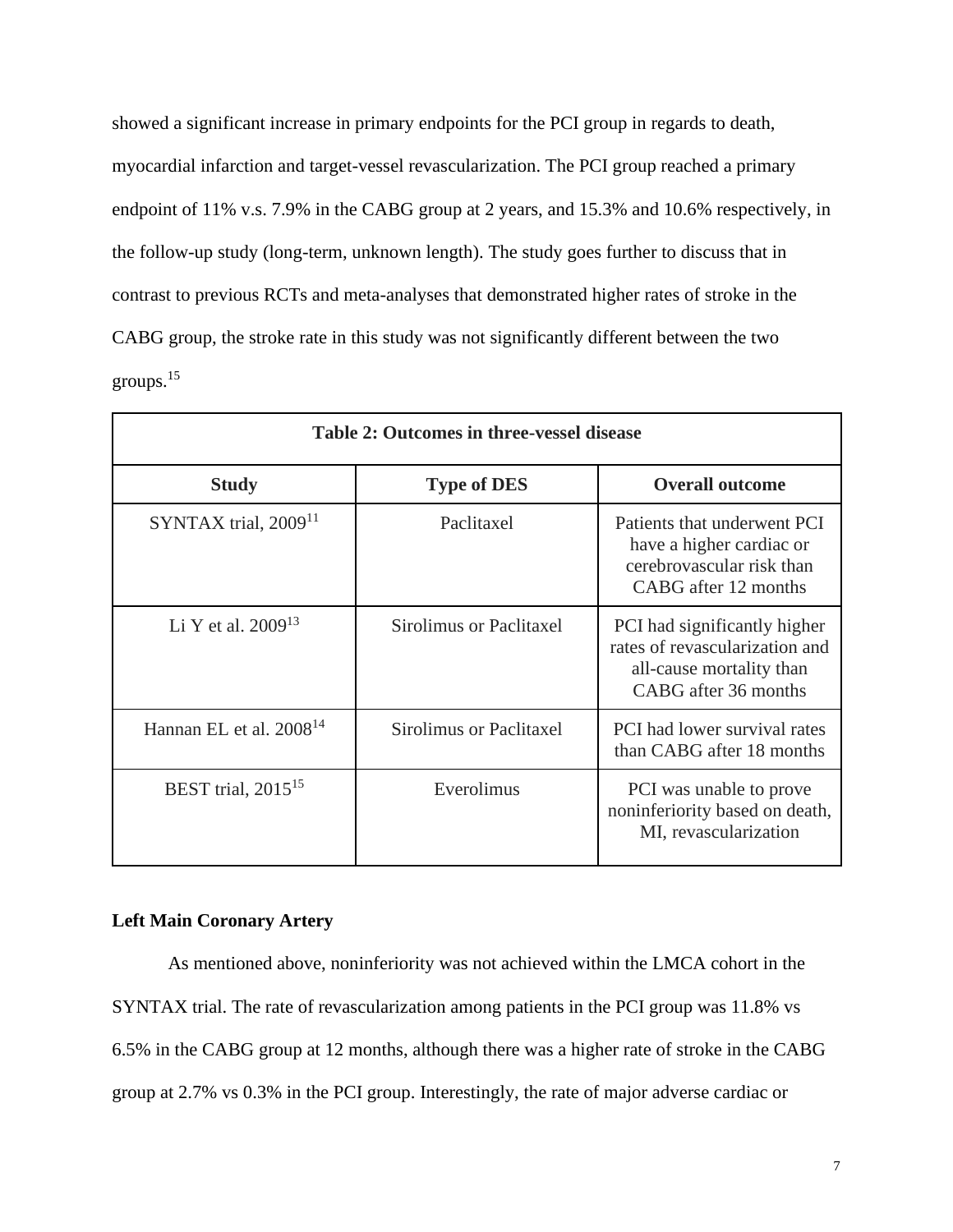cerebrovascular events was similar in both the PCI and CABG group, but it did not reach statistical significance and thus did not prove noninferiority of PCI. $<sup>11</sup>$ </sup>

Additionally, a RCT of 201 patients demonstrated that in patients with LMCA CAD, those who underwent PCI using sirolimus-eluting stents were unable to achieve noninferiority to those who underwent CABG in regards to major adverse cardiac events and repeat revascularizations. Although the combined rates for death and myocardial infarction were lower in the PCI group (5.0% PCI vs 7.9% surgery), the primary endpoint was reached in 13.9% for those in the CABG group and 19% in the PCI group, thus proving superiority of CABG.<sup>16</sup>

However, the results of the newer-generation stents used in LMCA disease are slightly more promising. One of the largest RCTs performed since the SYNTAX trial was the EXCEL trial conducted in 2016, which exclusively used everolimus-eluting stents in 948 patients (957 in the CABG group) and found that the primary end-point composite of all-cause mortality, stroke and myocardial infarction for patients was reached in 15.4% of patients in the PCI group and 14.7% in the CABG group within a 3-year timeframe. Additionally, the secondary end-point of death, stroke, MI at 30 days was lower in the PCI group, reaching 4.9%, as opposed to the CABG group's 7.9%. The study was successfully able to conclude that PCI with everolimuseluting stents are noninferior to CABG within a 3-year period.<sup>17</sup> The recent, five-year follow up study done in 2018 was also able to reach noninferiority for PCI patients with everolimus-eluting stents, becoming one of the first studies to ever demonstrate noninferiority of PCI. However, the study explicitly mentions that all patients that underwent PCI in their study had a low to intermediate SYNTAX score.<sup>18</sup>

Another study conducted in 2017 was able to support this evidence - meta-analyses of 4 RCTs with a total of 4394 patients demonstrated near equivalent risk of all-cause mortality,

8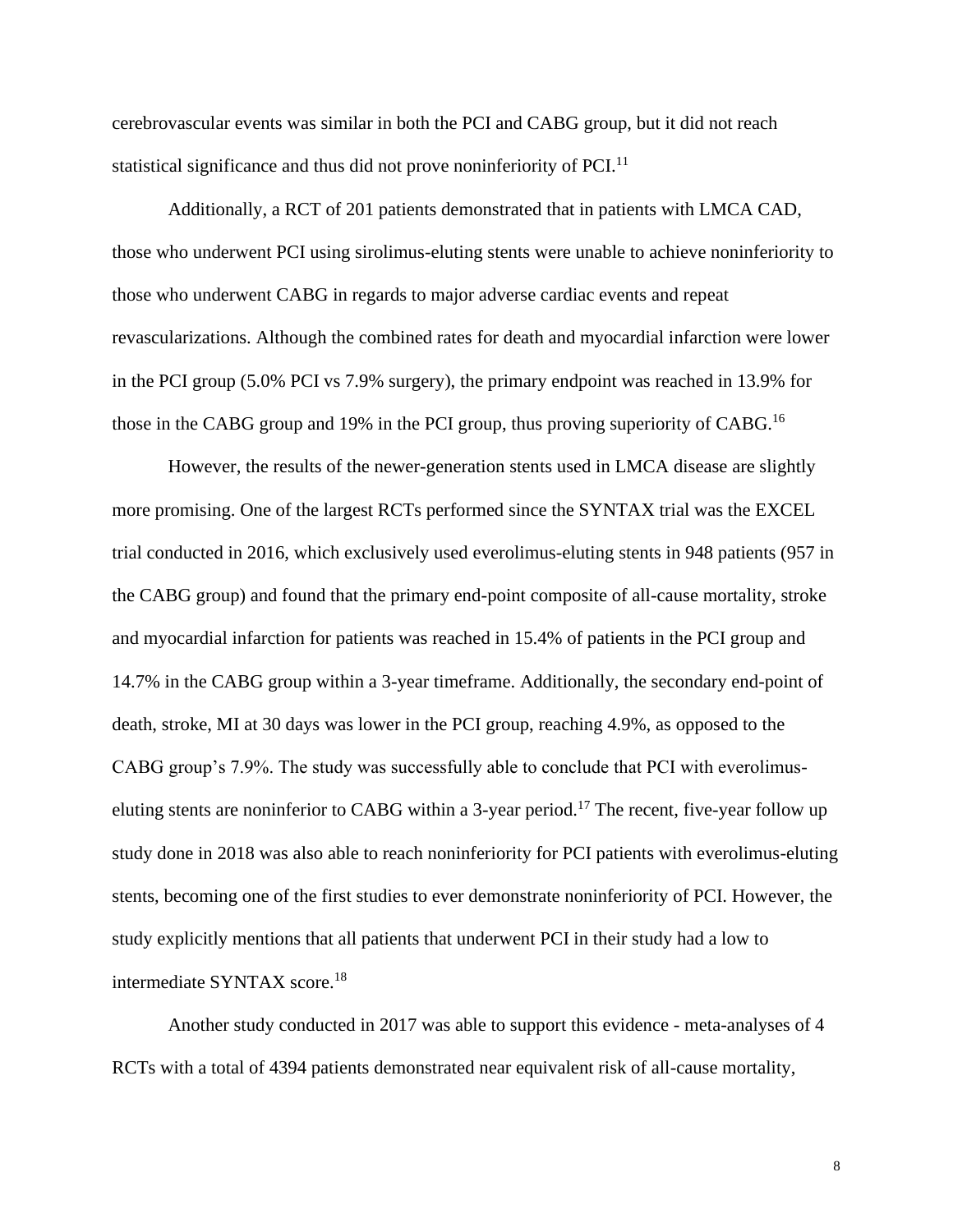myocardial infarction between the two groups (HR: 1.06). Similar to the EXCEL trial, the metaanalyses only included patients of low to intermediate complexity CAD as per the SYNTAX score when reaching this conclusion.<sup>19</sup>

There is contradictory evidence, however, as the NOBLE study performed the same year as the EXCEL trial was unable to reach similar results. The study randomly assigned 598 patients with LMCA disease to undergo PCI with biolimus-eluting stents. The 5-year estimates of major adverse cardiac or cerebrovascular events was 29% for PCI and 19% for CABG, exceeding the limit to prove noninferiority. Additionally, all-cause mortality, non-procedural myocardial infarction, revascularization and stroke rates were all found to be higher in the PCI group after 5 years. Unlike the previous two studies, this data could not support any form of noninferiority in the PCI group, regardless of SYNTAX score.<sup>20</sup>

|                               | <b>Table 3: Outcomes in LMCA disease</b> |                                                                                                                           |
|-------------------------------|------------------------------------------|---------------------------------------------------------------------------------------------------------------------------|
| <b>Study</b>                  | <b>Type of DES</b>                       | <b>Overall Outcome</b>                                                                                                    |
| SYNTAX trial, $200911$        | Paclitaxel                               | PCI had higher rates of<br>revascularization, but CABG<br>had higher rates of stroke<br>after 12 months                   |
| Boudriot H et al. $2010^{16}$ | <b>Sirolimus</b>                         | PCI unable to reach<br>noninferiority to CABG when<br>comparing major adverse<br>cardiac events and<br>revascularizations |
| EXCEL, 2016 <sup>17-18</sup>  | Everolimus                               | PCI noninferior to CABG<br>when comparing all-cause<br>mortality, stroke and MI after<br>3 years                          |
| Giacoppo D et al. $2017^{19}$ | Second-generation DES                    | PCI noninferior to CABG<br>when comparing all-cause                                                                       |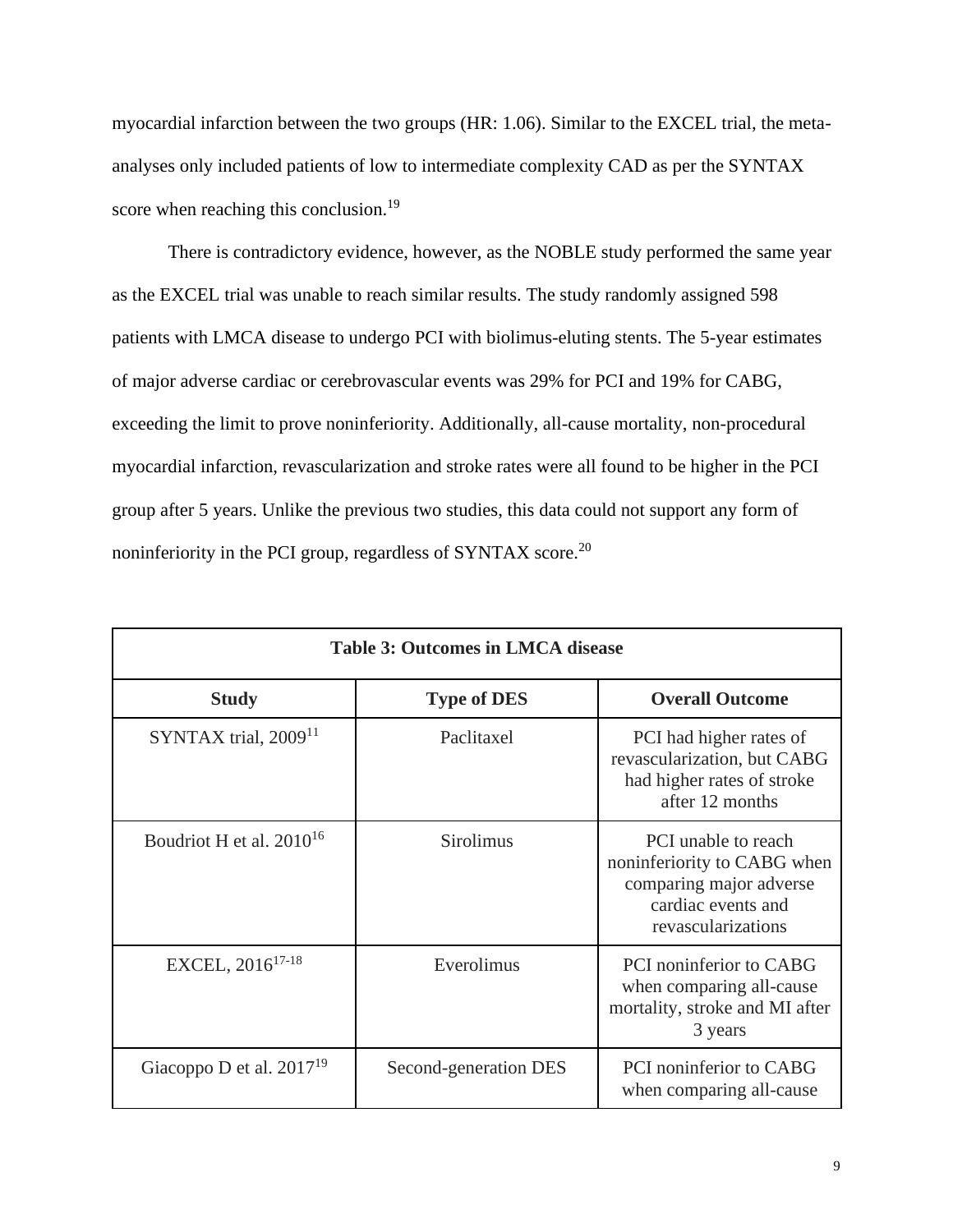|                    |                 | mortality and MI                                                                                                                                                                     |
|--------------------|-----------------|--------------------------------------------------------------------------------------------------------------------------------------------------------------------------------------|
| NOBLE, $2016^{20}$ | <b>Biolimus</b> | PCI unable to reach<br>noninferiority to CABG when<br>comparing major adverse<br>cardiac or cerebrovascular<br>events, all-cause mortality<br>and revascularization after 5<br>years |

## **Diabetes**

There are limited studies that perform data-driven subgroup analyses of comorbidities in CAD patients. One RCT comparing CABG to PCI with first-generation stents proved that for patients with diabetes and three-vessel disease, the primary outcome (all-cause mortality, nonfatal MI, nonfatal stroke) occurred more frequently in the PCI group after 5 years, with 26.6% for the PCI group v.s. 18.7% in the CABG group.<sup>21</sup> A newer meta-analysis using everolimus-eluting stents found that the PCI group was associated with a lower risk of all-cause mortality (HR: 0.58) but a higher risk of MI (HR: 2.44) within the 30 day timeframe. All-cause mortality between the two groups became similar in the long-term data-pool, although the risk of MI remained higher in the PCI group. $22$ 

|                                | Table 4: Outcomes in patients with Diabetes and Three-vessel disease |                                                                                                                                                    |
|--------------------------------|----------------------------------------------------------------------|----------------------------------------------------------------------------------------------------------------------------------------------------|
| <b>Study</b>                   | <b>Type of DES</b>                                                   | <b>Overall Outcome</b>                                                                                                                             |
| FREEDOM, 2012 <sup>21</sup>    | First-generation DES                                                 | PCI unable to reach<br>noninferiority to CABG when<br>comparing all-cause<br>mortality, nonfatal MI and<br>nonfatal stroke after 5 years           |
| Bangalore S et al. $2015^{22}$ | Everolimus                                                           | PCI has lower risk of all-<br>cause mortality but a higher<br>risk of MI than CABG in 30<br>day timeframe; mortality<br>equalized in long-term, MI |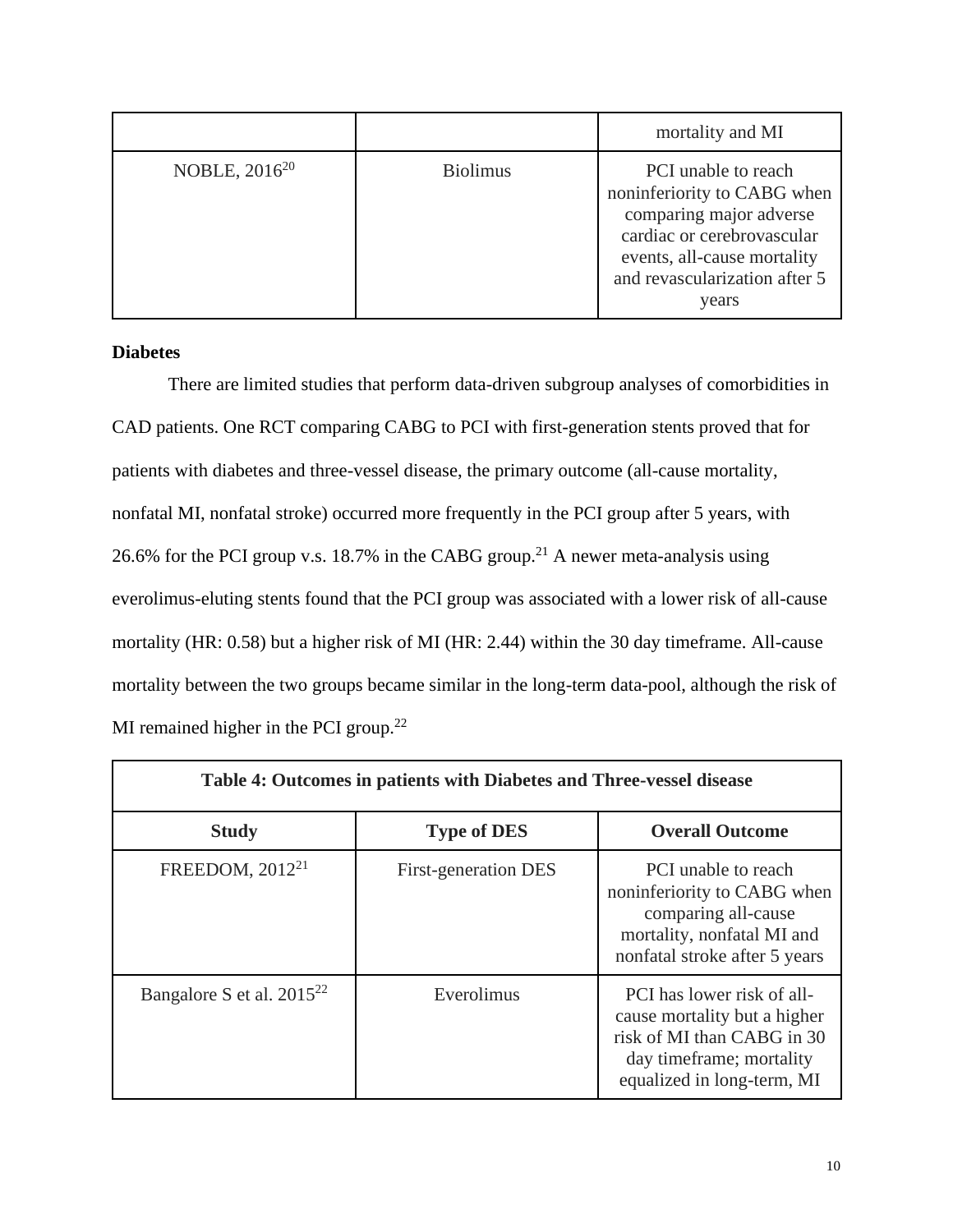|--|

### **Stent Thrombosis vs. Graft occlusion**

Aside from comparing primary end-points, an additional factor must be considered, such as the mortality risk in postoperative complications. Stent thrombosis is a dangerous complication that involves restenosis of the lumen created by the stent, often resulting in acute coronary syndrome. Pathogenesis of stent thrombosis additionally comes from multiple etiologies, as shown in Figure 2. Graft occlusion is a similar postoperative complication where the newly grafted vessels from the CABG procedure restenose due to various factors. However, one study found that stent thrombosis is a more severe complication with deadlier consequences - stent thrombosis was found to have higher rates of in-hospital mortality, major bleeding and major adverse cardiac events within a 30-day period than graft occlusions.<sup>23</sup> There is additional data in the SYNTAX trial 5-year follow up that demonstrates that stent thrombosis occurred more frequently, reaching  $5.2\%$  of the PCI group, compared to  $3.6\%$  in the CABG group.<sup>24</sup> However, recent studies have shown that newer-generation stents have a significantly lower risk of subacute and late stent thrombosis than BMS and older-generation DES, which may be promising news.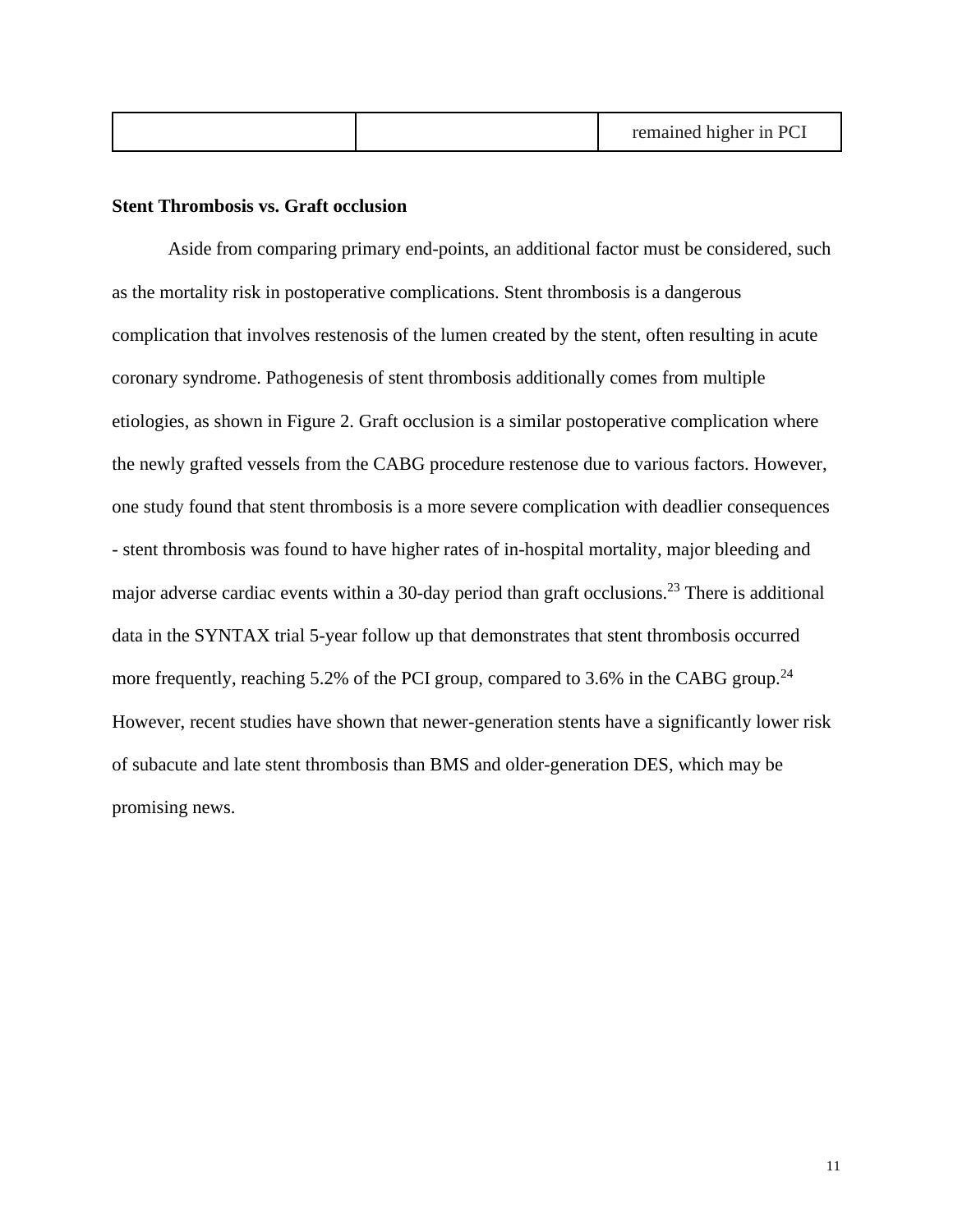

Figure 2. Pathogenesis of stent thrombosis

Reproduced with permission from JACC, https://www.jacc.org/doi/abs/10.1016/j.jacc.2018.02.023

# **The final verdict**

Compared to BMS and first-generation DES, newer generation stents have come a long way in improving overall end-point outcomes for patients with CAD. However, ideal treatment plans remain dependent on various factors such as anatomical complexity, comorbidities,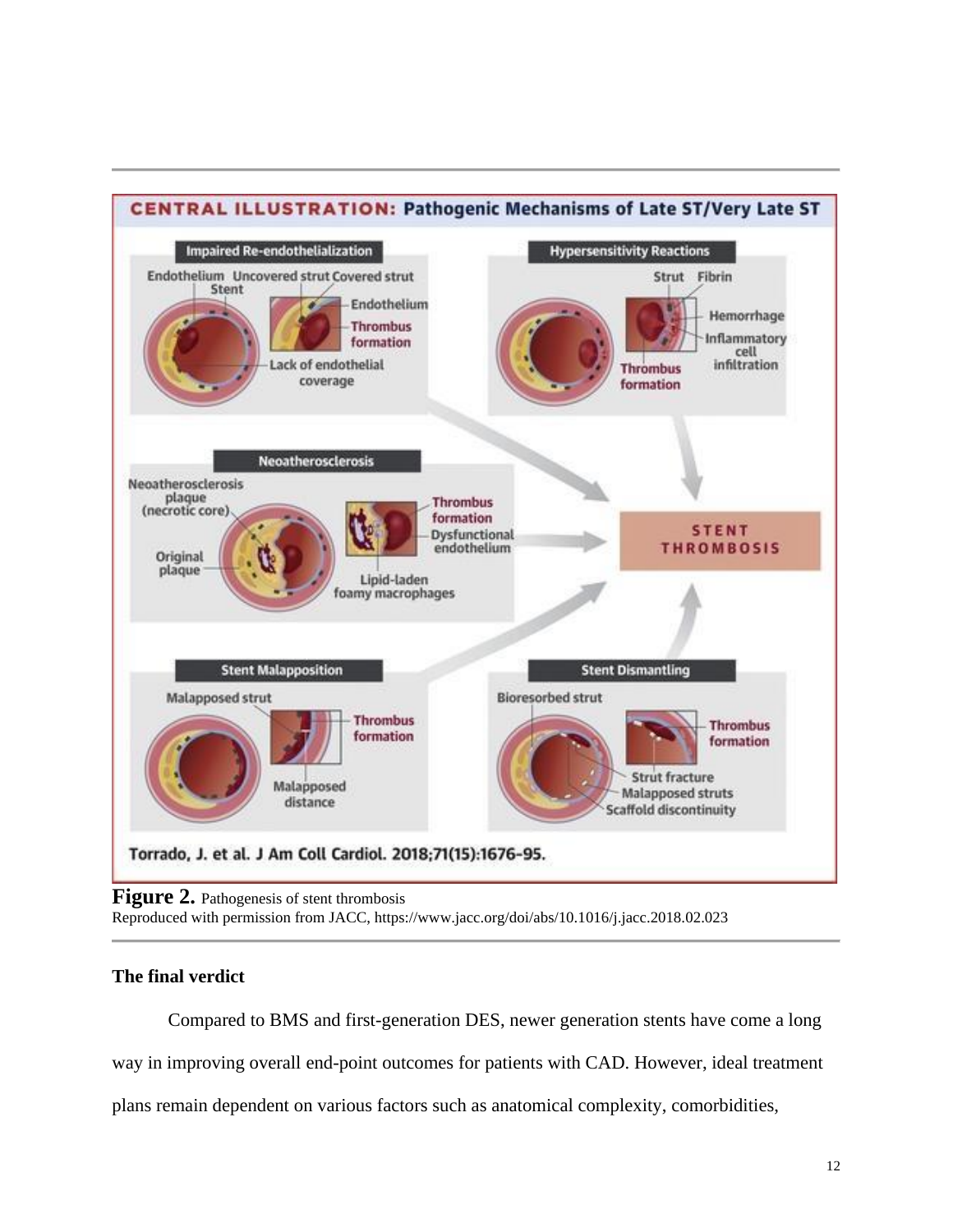surgeon's expertise and patient preference. Although there is some data that suggests that PCI with newer-generation drug eluting stents may be noninferior and in some endpoints, superior to CABG, there is limited evidence that supports this conclusion.<sup>17-19,22</sup> Currently, the studies remain divided in the impact of newer-generation PCIs, and 10-year follow up studies may be required to further validate noninferiority before it can be applied clinically for complex lesions, including LMCA CAD and three-vessel CAD. However, even several studies that have demonstrated noninferiority of second-generation stents in treating LMCA and three-vessel disease is an improvement over the near unanimous data pool of first-generation stents that suggest superiority of CABG. Stent technology has come a long way over the past 40 years and advancements in stent structure, material and drugs continue to reach new milestones. PCI may soon reach a point where data may become more definitive with the help of newer research.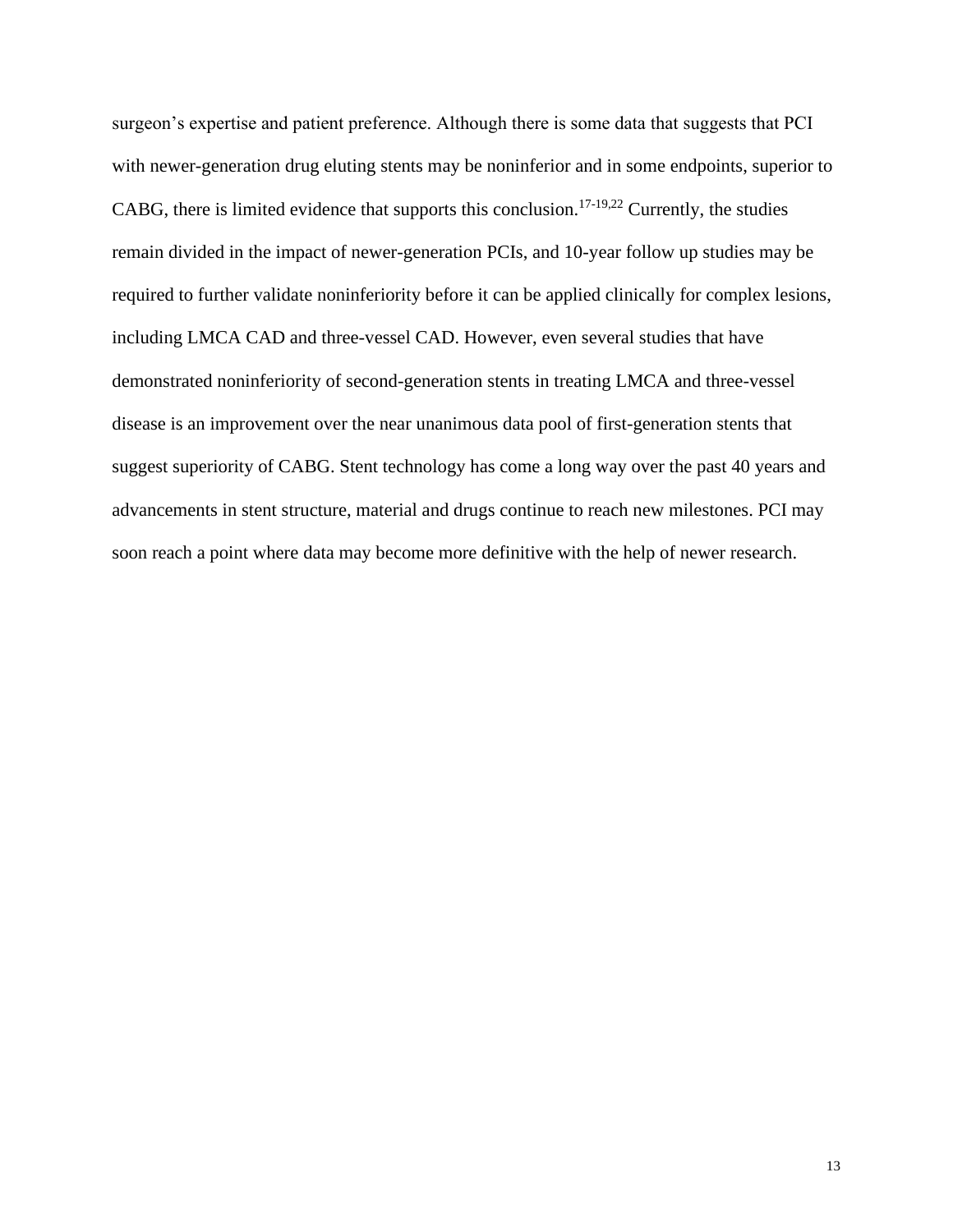### **References:**

1. Centers for Disease Control and Prevention, National Center for Health Statistics. [About Multiple Cause of](https://wonder.cdc.gov/mcd-icd10.html)  [Death, 1999–2019.](https://wonder.cdc.gov/mcd-icd10.html)

https://www.cdc.gov/heartdisease/facts.htm#:~:text=Heart%20Disease%20in%20the%20United%20States &text=One%20person%20dies%20every%2036,United%20States%20from%20cardiovascular%20disease. &text=About%20659%2C000%20people%20in%20the,1%20in%20every%204%20deaths. Atlanta, GA: Centers for Disease Control and Prevention; 2019. Accessed February 1, 2021.

- 2. F Brian Boudi MD. Risk factors for coronary artery disease: Practice Essentials, risk factor biomarkers, conventional risk factors. Risk Factors for Coronary Artery Disease: Practice Essentials, Risk Factor Biomarkers, Conventional Risk Factors. https://emedicine.medscape.com/article/164163-overview#a12. Published October 21, 2021. Accessed April 6, 2022.
- 3. Coronary angioplasty versus medical therapy for angina: the second Randomised Intervention Treatment of Angina (RITA-2) trial. RITA-2 trial participants. Lancet. 1997 Aug 16;350(9076):461-8. PMID: 9274581.
- 4. De Bruyne B, Pijls NH, Kalesan B, Barbato E, Tonino PA, Piroth Z, Jagic N, Möbius-Winkler S, Rioufol G, Witt N, Kala P, MacCarthy P, Engström T, Oldroyd KG, Mavromatis K, Manoharan G, Verlee P, Frobert O, Curzen N, Johnson JB, Jüni P, Fearon WF; FAME 2 Trial Investigators. Fractional flow reserveguided PCI versus medical therapy in stable coronary disease. N Engl J Med. 2012 Sep 13;367(11):991- 1001. doi: 10.1056/NEJMoa1205361. Epub 2012 Aug 27. Erratum in: N Engl J Med. 2012 Nov;367(18):1768. Mobius-Winckler, Sven [corrected to Möbius-Winkler, Sven]. PMID: 22924638.
- 5. Fearon WF, Nishi T, De Bruyne B, Boothroyd DB, Barbato E, Tonino P, Jüni P, Pijls NHJ, Hlatky MA; FAME 2 Trial Investigators. Clinical Outcomes and Cost-Effectiveness of Fractional Flow Reserve-Guided Percutaneous Coronary Intervention in Patients With Stable Coronary Artery Disease: Three-Year Follow-Up of the FAME 2 Trial (Fractional Flow Reserve Versus Angiography for Multivessel Evaluation). Circulation. 2018 Jan 30;137(5):480-487. doi: 10.1161/CIRCULATIONAHA.117.031907. Epub 2017 Nov 2. PMID: 29097450.
- 6. Yusuf S, Zucker D, Peduzzi P, Fisher LD, Takaro T, Kennedy JW, Davis K, Killip T, Passamani E, Norris R, et al. Effect of coronary artery bypass graft surgery on survival: overview of 10-year results from randomised trials by the Coronary Artery Bypass Graft Surgery Trialists Collaboration. Lancet. 1994 Aug 27;344(8922):563-70. doi: 10.1016/s0140-6736(94)91963-1. Erratum in: Lancet 1994 Nov 19;344(8934):1446. PMID: 7914958.
- 7. Canfield J, Totary-Jain H. 40 Years of Percutaneous Coronary Intervention: History and Future Directions. *J Pers Med*. 2018;8(4):33. Published 2018 Oct 1. doi:10.3390/jpm8040033
- 8. Windecker S, Stortecky S, Stefanini GG, da Costa BR, Rutjes AW, Di Nisio M, Silletta MG, Maione A, Alfonso F, Clemmensen PM, Collet JP, Cremer J, Falk V, Filippatos G, Hamm C, Head S, Kappetein AP, Kastrati A, Knuuti J, Landmesser U, Laufer G, Neumann FJ, Richter D, Schauerte P, Sousa Uva M, Taggart DP, Torracca L, Valgimigli M, Wijns W, Witkowski A, Kolh P, Jüni P. Revascularisation versus medical treatment in patients with stable coronary artery disease: network meta-analysis. BMJ. 2014 Jun 23;348:g3859. doi: 10.1136/bmj.g3859. Erratum in: BMJ. 349:g4605. daCosta, Bruno R [corrected to da Costa, Bruno R]; Siletta, Maria G [corrected to Silletta, Maria G]; Juni, Peter [corrected to Jüni, Peter]. PMID: 24958153; PMCID: PMC4066935.
- 9. Neumann F.J., Sousa-Uva M., Ahlsson A., et. al.: 2018 ESC/EACTS Guidelines on myocardial revascularization. Eur Heart J 2019; 40: pp. 87-165.
- 10. Sianos G, Morel MA, Kappetein AP, Morice MC, Colombo A, Dawkins K, van den Brand M, Van Dyck N, Russell ME, Mohr FW, Serruys PW. The SYNTAX Score: an angiographic tool grading the complexity of coronary artery disease. EuroIntervention. 2005 Aug;1(2):219-27. PMID: 19758907.
- 11. Serruys PW, Morice MC, Kappetein AP, Colombo A, Holmes DR, Mack MJ, Ståhle E, Feldman TE, van den Brand M, Bass EJ, Van Dyck N, Leadley K, Dawkins KD, Mohr FW; SYNTAX Investigators.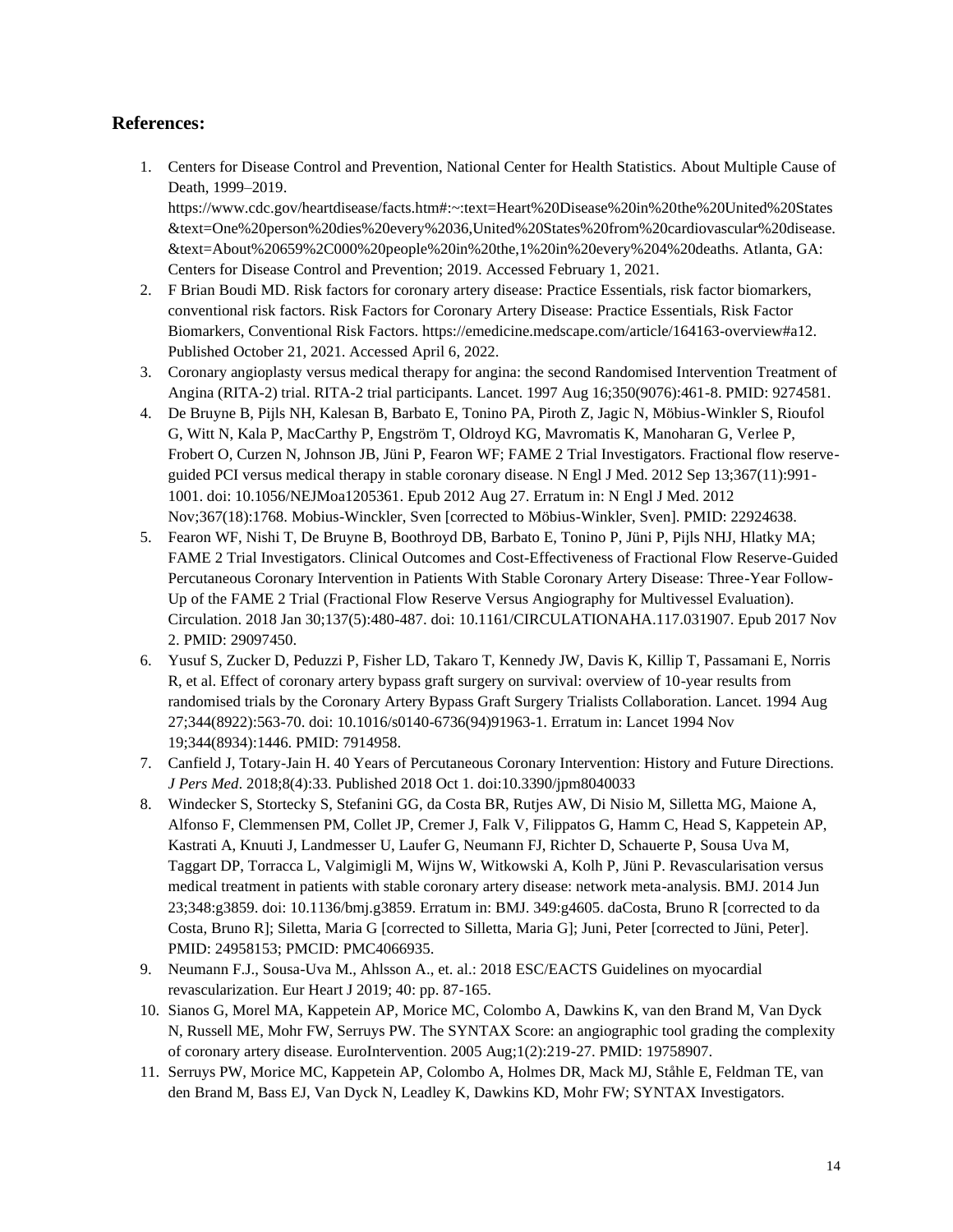Percutaneous coronary intervention versus coronary-artery bypass grafting for severe coronary artery disease. N Engl J Med. 2009 Mar 5;360(10):961-72. doi: 10.1056/NEJMoa0804626. Epub 2009 Feb 18. Erratum in: N Engl J Med. 2013 Feb 7;368(6):584. PMID: 19228612.

- 12. Safarian H, Alidoosti M, Shafiee A, Salarifar M, Poorhosseini H, Nematipour E. The SYNTAX Score Can Predict Major Adverse Cardiac Events Following Percutaneous Coronary Intervention. *Heart Views*. 2014;15(4):99-105. doi:10.4103/1995-705X.151081
- 13. Li Y, Zheng Z, Xu B, Zhang S, Li W, Gao R, Hu S. Comparison of drug-eluting stents and coronary artery bypass surgery for the treatment of multivessel coronary disease: three-year follow-up results from a single institution. Circulation. 2009 Apr 21;119(15):2040-50. doi: 10.1161/CIRCULATIONAHA.108.819730. Epub 2009 Apr 6. PMID: 19349321.
- 14. Hannan EL, Wu C, Walford G, Culliford AT, Gold JP, Smith CR, Higgins RS, Carlson RE, Jones RH. Drug-eluting stents vs. coronary-artery bypass grafting in multivessel coronary disease. N Engl J Med. 2008 Jan 24;358(4):331-41. doi: 10.1056/NEJMoa071804. PMID: 18216353.
- 15. Park SJ, Ahn JM, Kim YH, Park DW, Yun SC, Lee JY, Kang SJ, Lee SW, Lee CW, Park SW, Choo SJ, Chung CH, Lee JW, Cohen DJ, Yeung AC, Hur SH, Seung KB, Ahn TH, Kwon HM, Lim DS, Rha SW, Jeong MH, Lee BK, Tresukosol D, Fu GS, Ong TK; BEST Trial Investigators. Trial of everolimus-eluting stents or bypass surgery for coronary disease. N Engl J Med. 2015 Mar 26;372(13):1204-12. doi: 10.1056/NEJMoa1415447. Epub 2015 Mar 16. PMID: 25774645.
- 16. Boudriot E, Thiele H, Walther T, Liebetrau C, Boeckstegers P, Pohl T, Reichart B, Mudra H, Beier F, Gansera B, Neumann FJ, Gick M, Zietak T, Desch S, Schuler G, Mohr FW. Randomized comparison of percutaneous coronary intervention with sirolimus-eluting stents versus coronary artery bypass grafting in unprotected left main stem stenosis. J Am Coll Cardiol. 2011 Feb 1;57(5):538-45. doi: 10.1016/j.jacc.2010.09.038. Erratum in: J Am Coll Cardiol. 2011 Apr 26;57(17):1792. PMID: 21272743.
- 17. Stone GW, Sabik JF, Serruys PW, Simonton CA, Généreux P, Puskas J, Kandzari DE, Morice MC, Lembo N, Brown WM 3rd, Taggart DP, Banning A, Merkely B, Horkay F, Boonstra PW, van Boven AJ, Ungi I, Bogáts G, Mansour S, Noiseux N, Sabaté M, Pomar J, Hickey M, Gershlick A, Buszman P, Bochenek A, Schampaert E, Pagé P, Dressler O, Kosmidou I, Mehran R, Pocock SJ, Kappetein AP; EXCEL Trial Investigators. Everolimus-Eluting Stents or Bypass Surgery for Left Main Coronary Artery Disease. N Engl J Med. 2016 Dec 8;375(23):2223-2235. doi: 10.1056/NEJMoa1610227. Epub 2016 Oct 31. Erratum in: N Engl J Med. 2019 Oct 31;381(18):1789. PMID: 27797291.
- 18. Stone GW, Kappetein AP, Sabik JF, Pocock SJ, Morice MC, Puskas J, Kandzari DE, Karmpaliotis D, Brown WM 3rd, Lembo NJ, Banning A, Merkely B, Horkay F, Boonstra PW, van Boven AJ, Ungi I, Bogáts G, Mansour S, Noiseux N, Sabaté M, Pomar J, Hickey M, Gershlick A, Buszman PE, Bochenek A, Schampaert E, Pagé P, Modolo R, Gregson J, Simonton CA, Mehran R, Kosmidou I, Généreux P, Crowley A, Dressler O, Serruys PW; EXCEL Trial Investigators. Five-Year Outcomes after PCI or CABG for Left Main Coronary Disease. N Engl J Med. 2019 Nov 7;381(19):1820-1830. doi: 10.1056/NEJMoa1909406. Epub 2019 Sep 28. Erratum in: N Engl J Med. 2020 Mar 12;382(11):1078. PMID: 31562798.
- 19. Giacoppo D, Colleran R, Cassese S, Frangieh AH, Wiebe J, Joner M, Schunkert H, Kastrati A, Byrne RA. Percutaneous Coronary Intervention vs Coronary Artery Bypass Grafting in Patients With Left Main Coronary Artery Stenosis: A Systematic Review and Meta-analysis. JAMA Cardiol. 2017 Oct 1;2(10):1079-1088. doi: 10.1001/jamacardio.2017.2895. PMID: 28903139; PMCID: PMC5710445.
- 20. Mäkikallio T, Holm NR, Lindsay M, Spence MS, Erglis A, Menown IB, Trovik T, Eskola M, Romppanen H, Kellerth T, Ravkilde J, Jensen LO, Kalinauskas G, Linder RB, Pentikainen M, Hervold A, Banning A, Zaman A, Cotton J, Eriksen E, Margus S, Sørensen HT, Nielsen PH, Niemelä M, Kervinen K, Lassen JF, Maeng M, Oldroyd K, Berg G, Walsh SJ, Hanratty CG, Kumsars I, Stradins P, Steigen TK, Fröbert O, Graham AN, Endresen PC, Corbascio M, Kajander O, Trivedi U, Hartikainen J, Anttila V, Hildick-Smith D, Thuesen L, Christiansen EH; NOBLE study investigators. Percutaneous coronary angioplasty versus coronary artery bypass grafting in treatment of unprotected left main stenosis (NOBLE): a prospective, randomised, open-label, non-inferiority trial. Lancet. 2016 Dec 3;388(10061):2743-2752. doi: